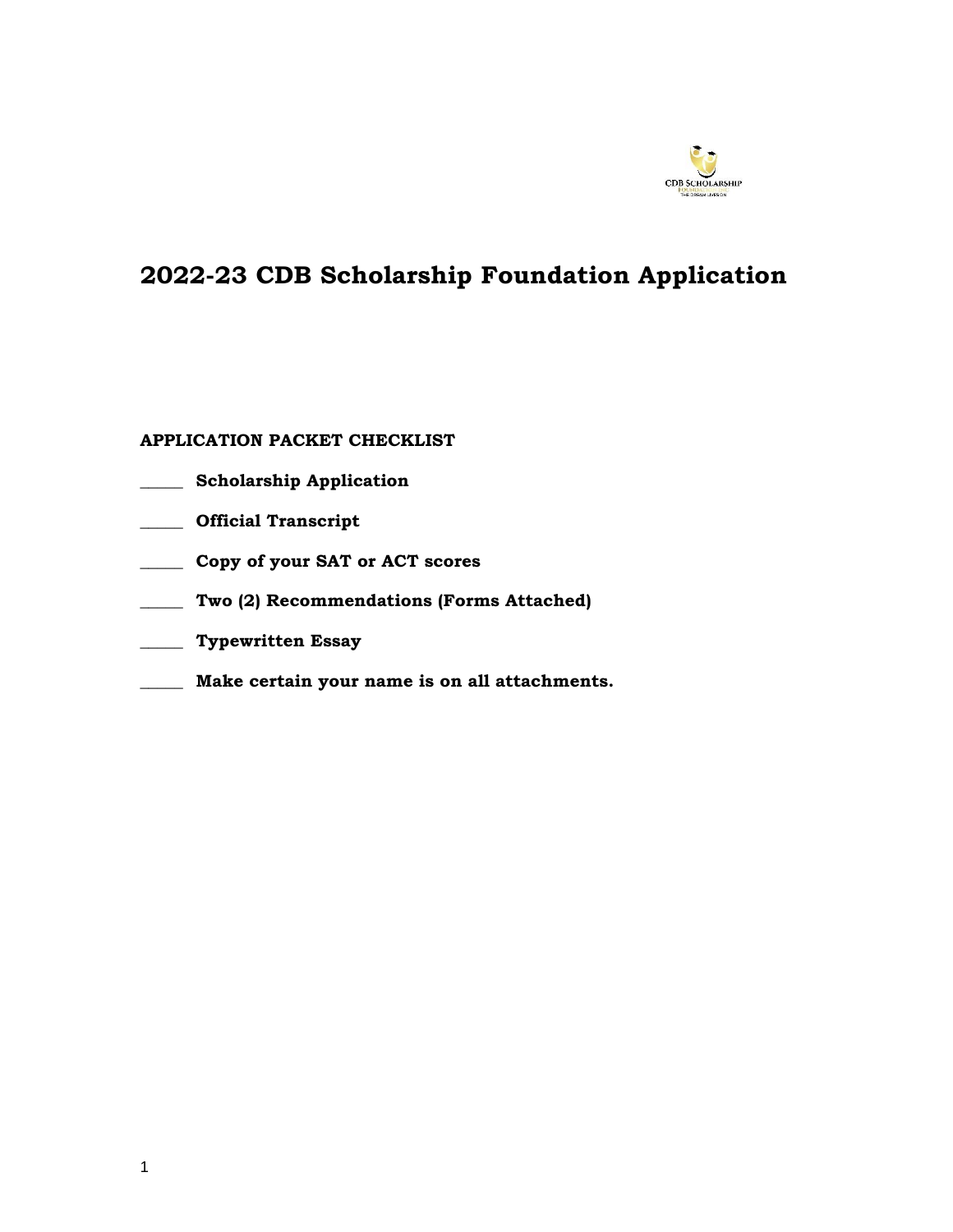# **CDB Scholarship Foundation, Inc. 1500 Chestnut Street, Suite 2 ATTN # 1194 Philadelphia, PA 19102**

# **SCHOLARSHIP APPLICATION**

# *PERSONAL INFORMATION*

| <b>Legal Name</b>                                              |
|----------------------------------------------------------------|
|                                                                |
| First<br>$\mathbf M$<br>Last                                   |
|                                                                |
| <b>Permanent Home Address</b>                                  |
|                                                                |
| Number and Street                                              |
|                                                                |
|                                                                |
| City<br>Zip code<br>State                                      |
|                                                                |
| <b>Cell Phone</b><br><b>Home Telephone</b>                     |
| 1                                                              |
|                                                                |
| <b>E-Mail Address</b>                                          |
|                                                                |
|                                                                |
| 1 <sup>st</sup> Generation                                     |
| Date of Birth                                                  |
| <b>College Student?</b>                                        |
|                                                                |
|                                                                |
| <b>US</b><br>Gender<br>Female<br><b>YES</b><br>Male<br>NO      |
| Citizenship                                                    |
|                                                                |
|                                                                |
|                                                                |
|                                                                |
| <b>EDUCATION</b>                                               |
|                                                                |
| Name of current high school<br>Reporting                       |
| Code                                                           |
|                                                                |
|                                                                |
| City<br>Zip code<br><b>State</b>                               |
|                                                                |
| Name and address of the college/university you plan to attend. |
|                                                                |

City State Zip code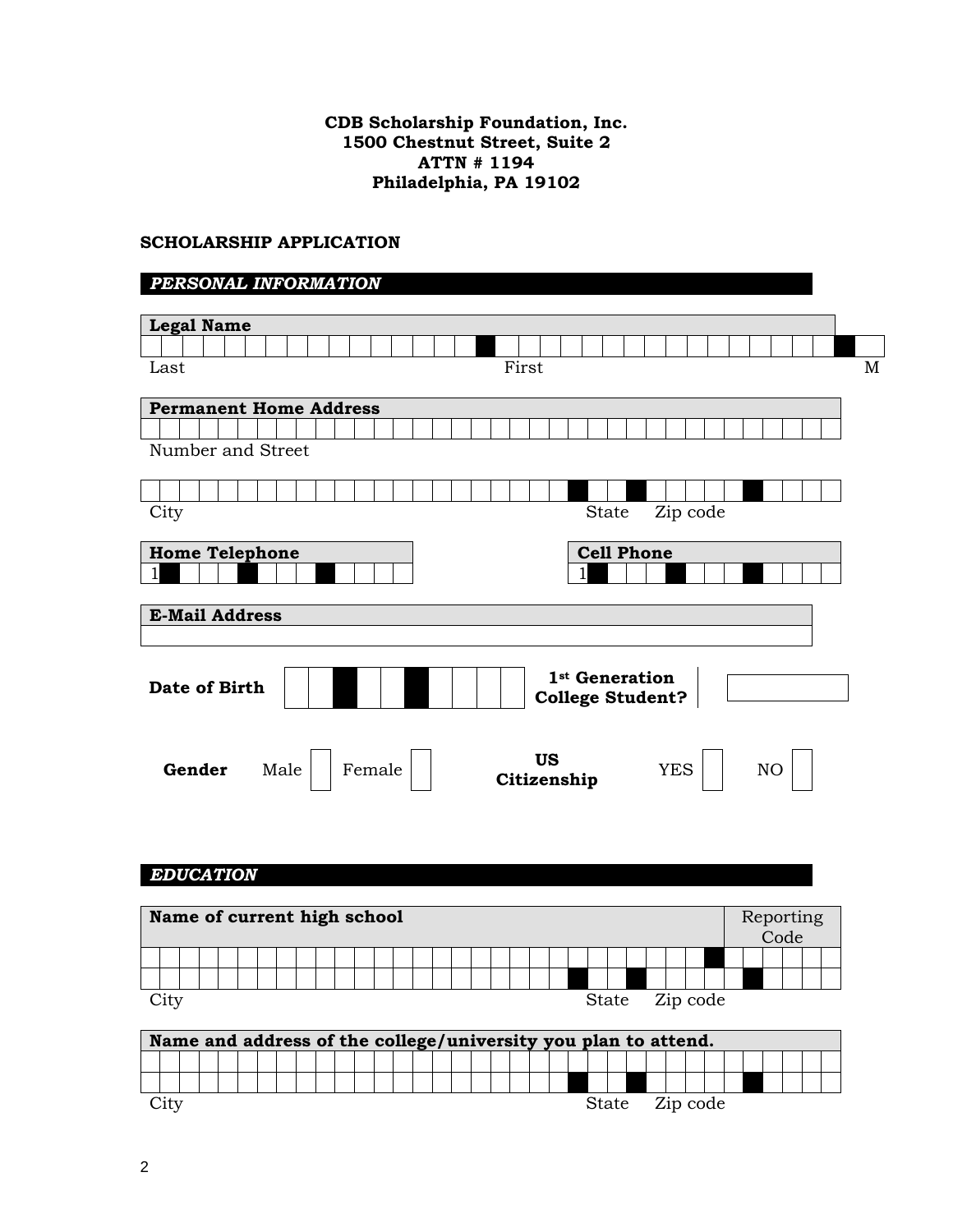# Course of Study (major field)

|                  | Father/Male Guardian | Mother/Female Guardian |
|------------------|----------------------|------------------------|
| Name             |                      |                        |
| Occupation/Title |                      |                        |
| Employer         |                      |                        |

|                   | <b>Brothers</b> | <b>Sisters</b> |
|-------------------|-----------------|----------------|
| Number of         |                 |                |
| ഷം<br>ּ יפּןסאַ י |                 |                |

*SCHOOL COURSES, ACTIVITIES, AND EXPERIENCES*

# **List Advanced Placement (AP), honors courses, and internships you have participated in that are related to your academic or career interest.**

| Course of Program | Dates | Grade<br>Earned |
|-------------------|-------|-----------------|
|                   |       |                 |
|                   |       |                 |
|                   |       |                 |

**List school and community activities in which you have participated, such** 

**as varsity and club sports, scouting, church groups, and student** 

**government. Include memberships in Honor Society, Beta Club, and** 

**volunteer activities.**

| Activity | Offices Held | Dates of<br>Participation |
|----------|--------------|---------------------------|
|          |              |                           |
|          |              |                           |
|          |              |                           |

#### **List jobs you have held in the past three years.**

| Job or Kind of | Employer | Year of | Date(s) of | Hours    |
|----------------|----------|---------|------------|----------|
| Work           |          | School  | Employment | per Week |
|                |          |         |            |          |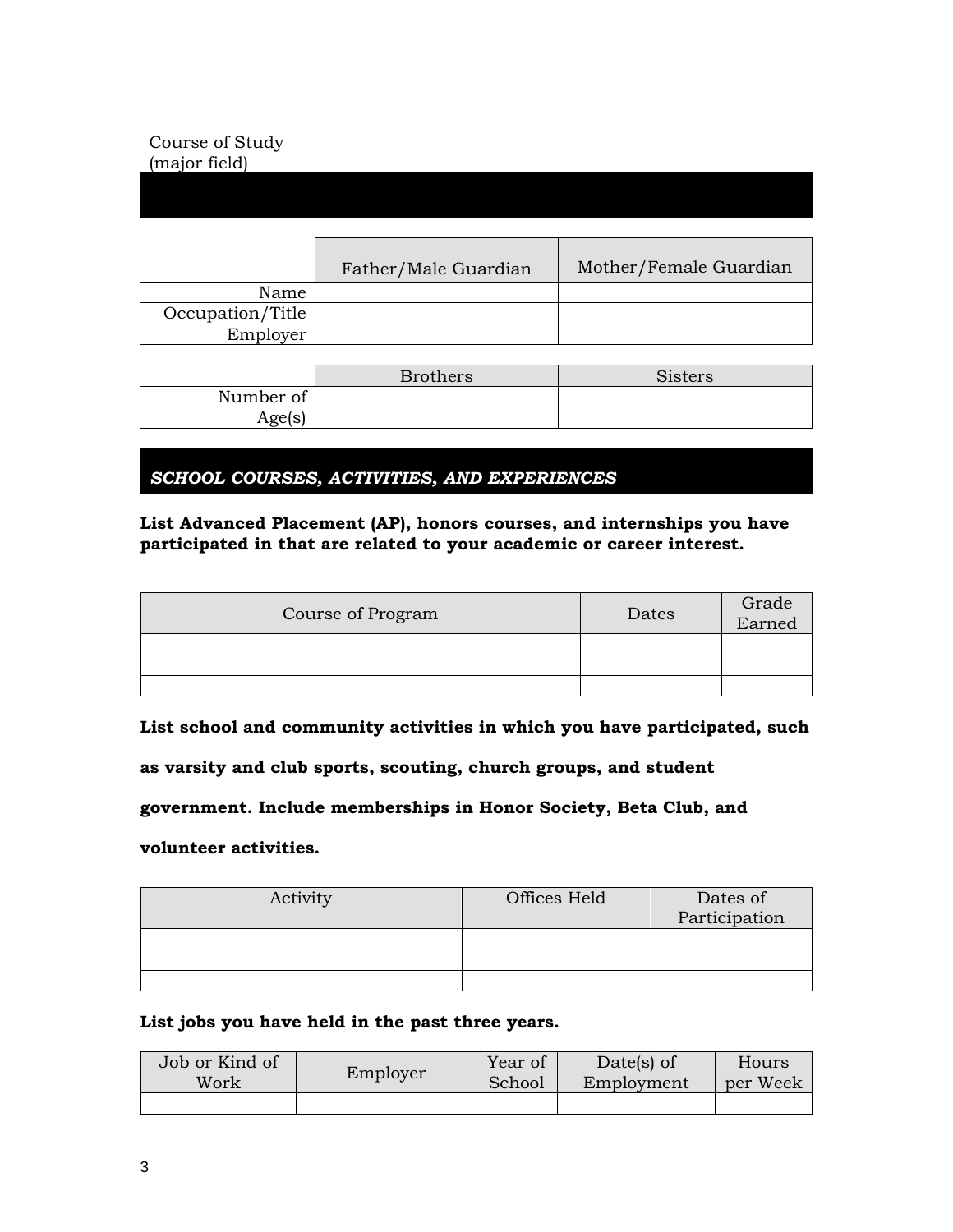**List any honors, awards, and/or special recognition you have received over the last year.**

<u> 1989 - Johann Stoff, deutscher Stoffen und der Stoffen und der Stoffen und der Stoffen und der Stoffen und der</u>

#### **RECOMMENDATIONS**

All scholarship candidates need two (2) statements of personal recommendations are required to support your application. Utilize the attached forms to complete this portion of the application.

- Instructor or school official who is familiar with your academic work.
- Adult (non-relative) who can write about your community service work and/or give a personal character reference.
- Counselor, administrator, club sponsor, job coordinator, coach, or community leader.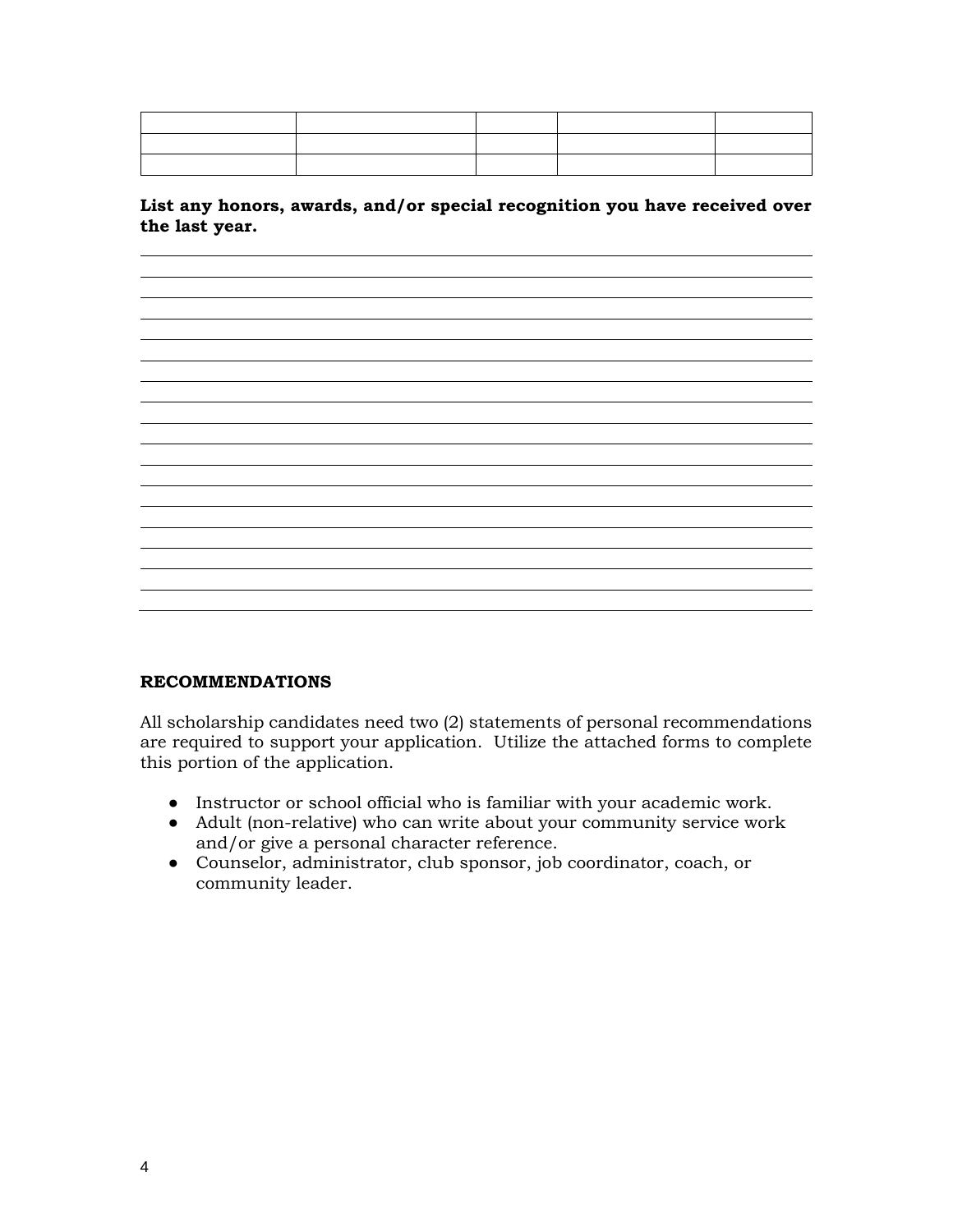Please review the student's responses, provide the data requested below, and attach an **official** transcript of grades to this questionnaire.

| <b>Legal Name</b> |  |  |  |  |  |  |  |  |       |  |  |  |  |  |  |  |   |
|-------------------|--|--|--|--|--|--|--|--|-------|--|--|--|--|--|--|--|---|
|                   |  |  |  |  |  |  |  |  |       |  |  |  |  |  |  |  |   |
| Last              |  |  |  |  |  |  |  |  | First |  |  |  |  |  |  |  | M |

*Test Scores*

Admission test scores are required unless the university/college attending has a Test-Optional Policy.

| <b>SAT I Test Date</b>             | <b>Verbal</b>          | <b>Math</b>  |                    |
|------------------------------------|------------------------|--------------|--------------------|
| <b>SAT I Test Date</b>             | <b>Verbal</b>          | <b>Math</b>  |                    |
| <b>SAT I Test Date</b>             | <b>Verbal</b>          | <b>Math</b>  |                    |
| <b>ACT Test Date</b>               | <b>Composite Score</b> |              |                    |
| <b>ACT Test Date</b>               | <b>Composite Score</b> |              |                    |
| <b>Class Rank</b>                  | out of                 |              | graduating seniors |
| <b>Grade Point</b><br>Average      | using a                | scale        |                    |
| <b>Anticipated Graduation date</b> | <b>Month</b>           | Year         |                    |
|                                    |                        |              |                    |
| Name of school official            |                        | <b>Title</b> |                    |
|                                    |                        |              |                    |
| Signature                          |                        | Date         |                    |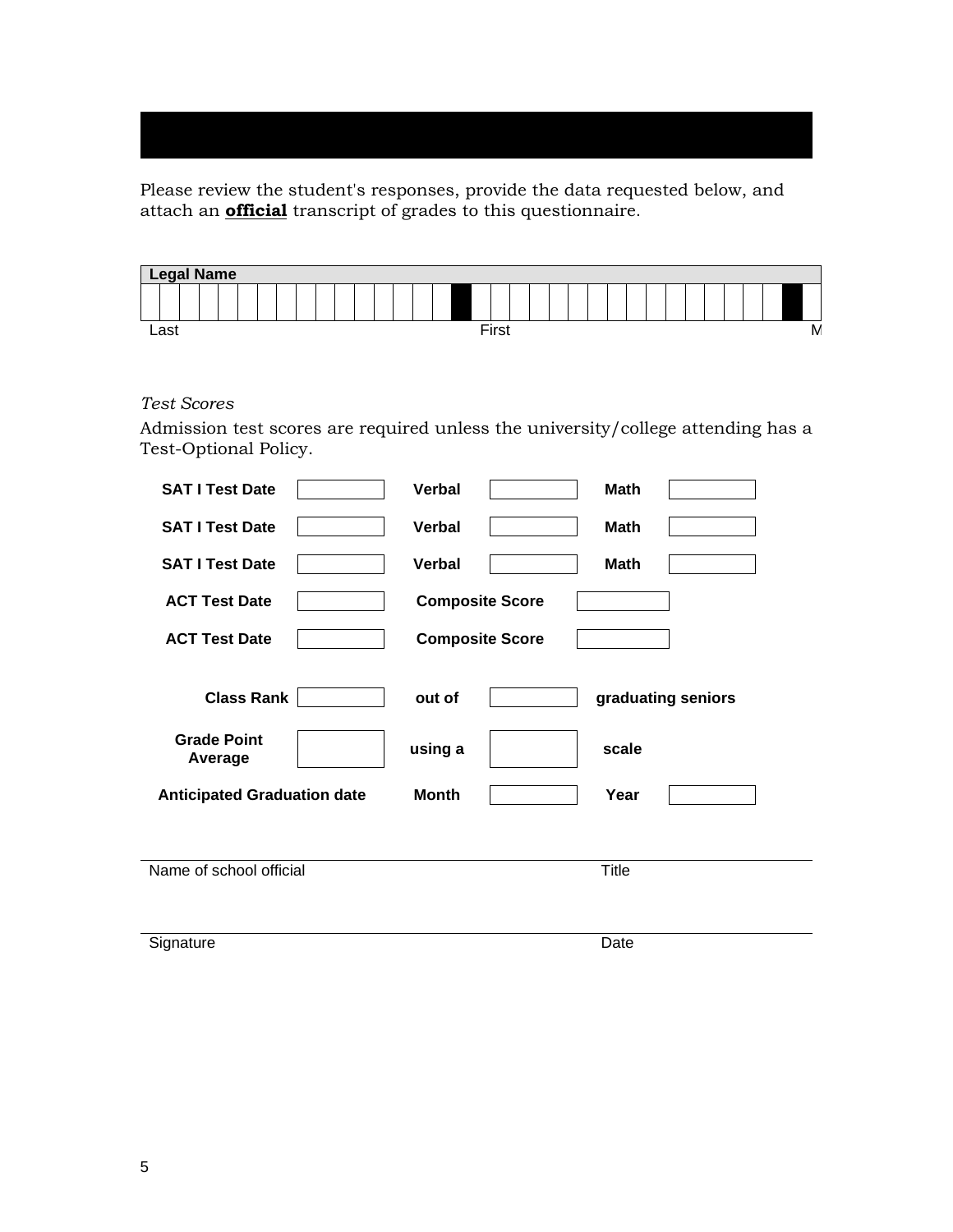# *FINANCIAL INFORMATION*

A. Have you applied for any other financial assistance?

YES\_\_\_\_\_\_\_\_ NO \_\_\_\_\_\_\_

B. Have you been awarded financial aid or scholarship monies?

YES \_\_\_\_ NO \_\_\_\_\_

C. Please write any information or special circumstances that you would like the committee consider with your application. For example, communicate any pertinent or unusual circumstances or information concerning your financial need. (You may attach a separate sheet.)

Discuss why you applied for this scholarship and why you feel you are a good candidate for the award. Write the essay on a separate sheet of paper and attach to the application.

State your position, defend your answer, most importantly, answer the question.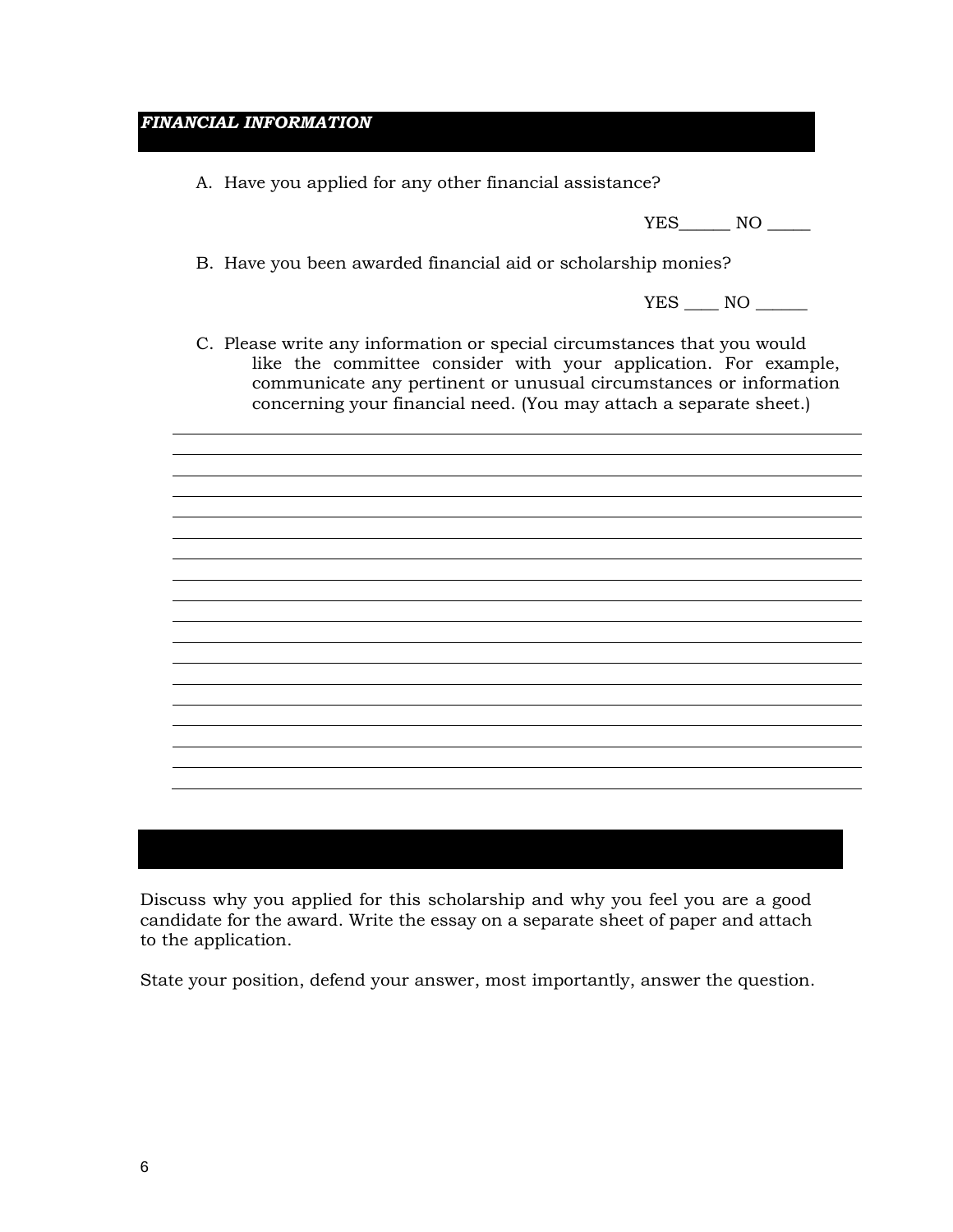*I affirm that all information given is true, correct and complete to the best of my knowledge. I fully understand that any misrepresentation, incorrect or incomplete information will lead to disqualification for and forfeiture of any scholarship grant. I further understand that funds awarded to me in the form of a scholarship will be disbursed only if I fully comply with all requirements as set forth by the organization. All materials submitted in the application process will remain the property of The CDB Scholarship Foundation, Inc.* 

**\_\_\_\_\_\_\_\_\_\_\_\_\_\_\_\_\_\_\_\_\_\_\_\_\_\_\_\_\_\_\_\_\_\_\_\_\_\_\_\_\_\_\_\_ \_\_\_\_\_\_\_\_\_\_\_\_\_\_**

Signature of Applicant Date

Signature of Parent/Guardian (Indicating Review)

PARENTAL COMMENTS:

Please send this completed questionnaire, school transcript, recommendation forms, and a high school profile (if available) and forward to the address below.

> **Craig D. Butler Scholarship Committee 1500 Chestnut Street, Suite 2 ATTN# 1194 Philadelphia, PA 19102**

**ALL** application materials *must* be received **by Friday, April 14, 2023.**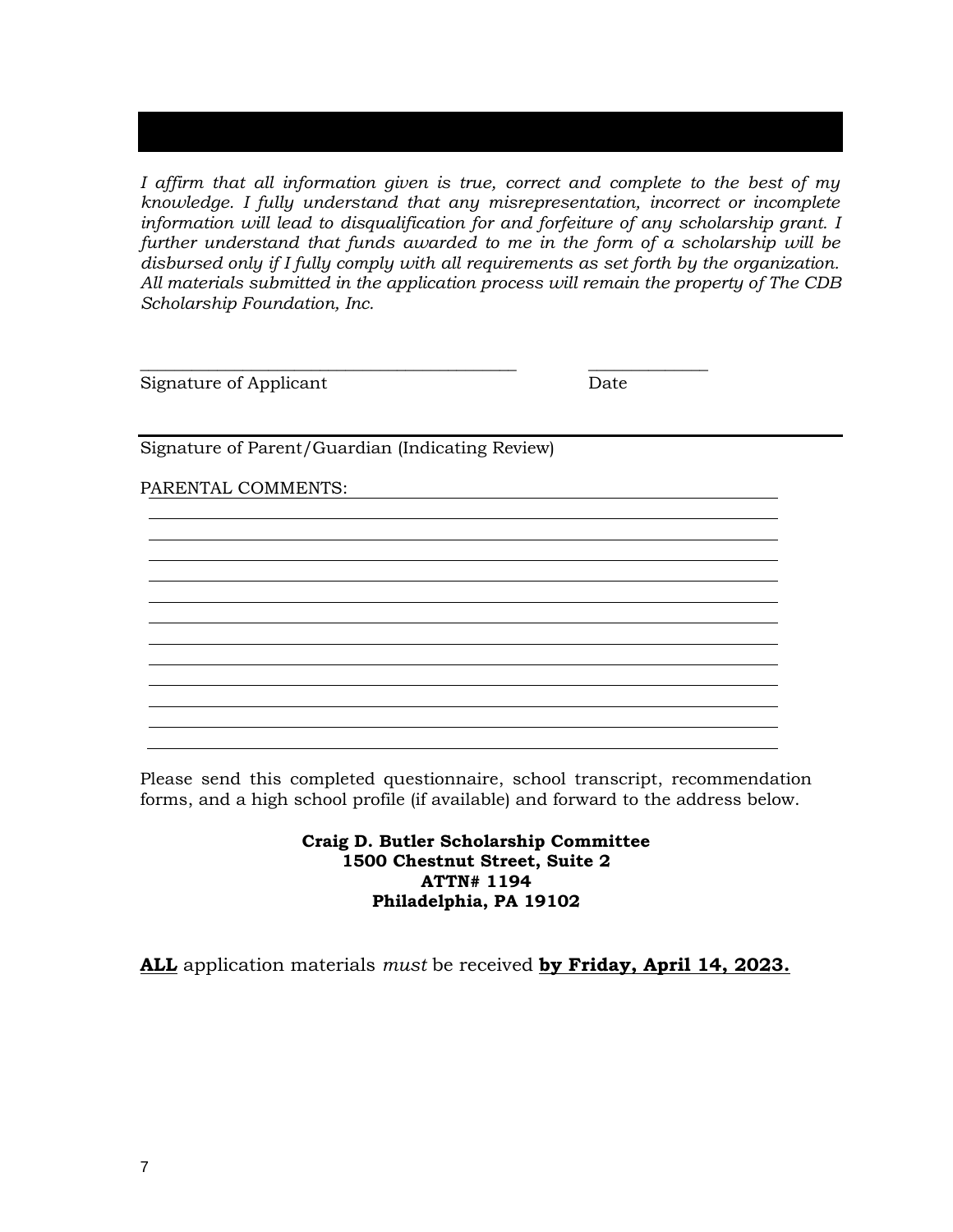

# Recommendation Form

### **CDB Scholarship Foundation, Inc. SCHOLARSHIP RECOMMENDATION FORM**

**TO THE APPLICANT**: Complete this portion of the form. Then give the form to one of the individuals who will write a recommendation for you. The Scholarship Committee has provided the address to which the recommendation is to be sent when completed.

| <b>NAME OF APPLICANT</b> | <b>DOB</b> |  |
|--------------------------|------------|--|
|                          |            |  |

(Continue on additional sheets if necessary)

Recommender's Name (TYPE OR PRINT)

| Signature_ |  |
|------------|--|
| Email      |  |
| Tel. $#$ ( |  |